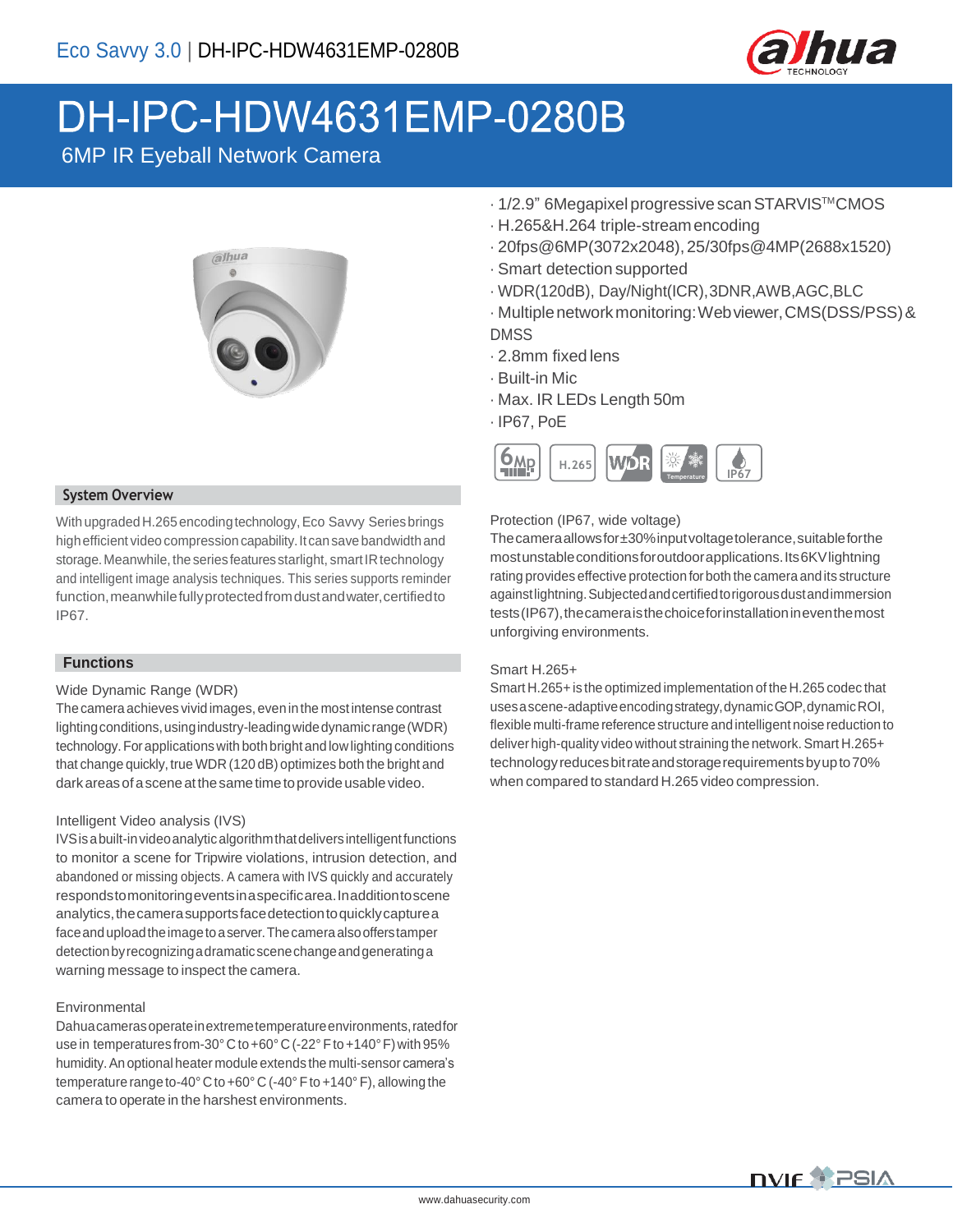### **Technical Specification**

#### Camera

| Image Sensor                    |          | 1/2.9" 6Megapixel progressive scan CMOS                                                                                                                                                             |           |           |          |
|---------------------------------|----------|-----------------------------------------------------------------------------------------------------------------------------------------------------------------------------------------------------|-----------|-----------|----------|
| <b>Effective Pixels</b>         |          | 3072(H) x 2048(V)                                                                                                                                                                                   |           |           |          |
| <b>RAM/ROM</b>                  |          | 512MB/32MB                                                                                                                                                                                          |           |           |          |
| <b>Scanning System</b>          |          | Progressive                                                                                                                                                                                         |           |           |          |
| <b>Electronic Shutter Speed</b> |          | Auto/Manual, 1/3(4)~1/100000s                                                                                                                                                                       |           |           |          |
| Minimum Illumination            |          | 0.04Lux/F1.6(Color,1/3s,30IRE)<br>0.4Lux/F1.6(Color,1/30s,30IRE)<br>0Lux/F1.6(IR on)                                                                                                                |           |           |          |
| <b>S/N Ratio</b>                |          | More than 50dB                                                                                                                                                                                      |           |           |          |
| <b>IR Distance</b>              |          | Distance up to 50m (164ft)                                                                                                                                                                          |           |           |          |
| IR On/Off Control               |          | Auto/ Manual                                                                                                                                                                                        |           |           |          |
| <b>IR LEDS</b>                  |          | 1                                                                                                                                                                                                   |           |           |          |
| Lens                            |          |                                                                                                                                                                                                     |           |           |          |
| Lens Type                       |          | Fixed                                                                                                                                                                                               |           |           |          |
| Mount Type                      |          | Board-in                                                                                                                                                                                            |           |           |          |
| Focal Length                    |          | 2.8 <sub>mm</sub>                                                                                                                                                                                   |           |           |          |
| Max. Aperture                   |          | F1.6                                                                                                                                                                                                |           |           |          |
| Angle of View                   |          | H: 98°, V: 67°                                                                                                                                                                                      |           |           |          |
| Optical Zoom                    |          | N/A                                                                                                                                                                                                 |           |           |          |
| <b>Focus Control</b>            |          | Fixed                                                                                                                                                                                               |           |           |          |
| <b>Close Focus Distance</b>     |          | 0.9m(1.7m)                                                                                                                                                                                          |           |           |          |
| <b>DORIDistance</b>             | Lens     | <b>Detect</b>                                                                                                                                                                                       | Observe   | Recognize | Identify |
|                                 | $2.8$ mm | 69m(226ft)                                                                                                                                                                                          | 28m(92ft) | 14m(46ft) | 7m(23ft) |
| Pan/Tilt/Rotation               |          |                                                                                                                                                                                                     |           |           |          |
| Pan/Tilt/Rotation Range         |          | Pan:0°~360°; Tilt:0°~78°; Rotation:0°~360°                                                                                                                                                          |           |           |          |
| Intelligence                    |          |                                                                                                                                                                                                     |           |           |          |
| <b>IVS</b>                      |          | Tripwire, Intrusion, Object Abandoned/Missing                                                                                                                                                       |           |           |          |
| Advanced Intelligent Functions  |          | <b>Face Detection</b>                                                                                                                                                                               |           |           |          |
| Video                           |          |                                                                                                                                                                                                     |           |           |          |
| Compression                     |          | H.265+/H.265/H.264+/H.264                                                                                                                                                                           |           |           |          |
| <b>Streaming Capability</b>     |          | 3 Streams                                                                                                                                                                                           |           |           |          |
| Resolution                      |          | (3072×2048)/(3072×1728)/(2592×1944)/<br>(2688×1520)/(2560×1440)/<br>(2304×1296)/1080P(1920×1080)/<br>SXGA(1280×1024)/1.3M(1280×<br>960)/720P(1280x720)/D1(704x576/704x480)/<br>CIF(352×288/352×240) |           |           |          |
| <b>Frame Rate</b>               |          | Main Stream: 6MP (1~20fps), 4MP (1~25/30fps)                                                                                                                                                        |           |           |          |
|                                 |          | Sub Stream: D1(1~25/30fps)                                                                                                                                                                          |           |           |          |
|                                 |          | Third Stream: 1080P(1~25/30fps)                                                                                                                                                                     |           |           |          |
| <b>Bit Rate Control</b>         |          | CBR/VBR                                                                                                                                                                                             |           |           |          |

| <b>White Balance</b>                    | Auto/Natural/Street Lamp/Outdoor/Manual                                                                                                                    |
|-----------------------------------------|------------------------------------------------------------------------------------------------------------------------------------------------------------|
| Gain Control                            | Auto/Manual                                                                                                                                                |
| Noise Reduction                         | 3D DNR                                                                                                                                                     |
| <b>Motion Detetion</b>                  | Off / On (4 Zone, Rectangle)                                                                                                                               |
| Region of Interest                      | Off / On (4 Zone)                                                                                                                                          |
| Electronic Image Stabilization<br>(EIS) | N/A                                                                                                                                                        |
| Smart IR                                | Support                                                                                                                                                    |
| Defog                                   | N/A                                                                                                                                                        |
| Digital Zoom                            | 16x                                                                                                                                                        |
| Flip                                    | 0°/90°/180°/270°                                                                                                                                           |
| Mirror                                  | Off / On                                                                                                                                                   |
| <b>Privacy Masking</b>                  | Off / On (4 Area, Rectangle)                                                                                                                               |
| Audio                                   |                                                                                                                                                            |
| Compression                             | G.711a/ G.711Mu/ AAC/ G.726                                                                                                                                |
| <b>Network</b>                          |                                                                                                                                                            |
| Ethernet                                | RJ-45 (10/100Base-T)                                                                                                                                       |
| Protocol                                | HTTP; HTTPs; TCP; ARP; RTSP; RTP;<br>UDP; SMTP; FTP; DHCP; DNS; DDNS;<br>PPPOE; IPv4/v6; QoS;<br>UPnP;NTP; Bonjour; 802.1x; Multicast;<br>ICMP; IGMP; SNMP |
| Interoperability                        | ONVIF, PSIA, CGI                                                                                                                                           |
| <b>Streaming Method</b>                 | Unicast / Multicast                                                                                                                                        |
| Max. User Access                        | 10 Users /20 Users                                                                                                                                         |
| Edge Storage                            | <b>NAS</b><br>Local PC for instant recording                                                                                                               |
| Web Viewer                              | IE, Chrome, Firefox, Safari                                                                                                                                |
| Management Software                     | Smart PSS, DSS, Easy4ip                                                                                                                                    |
| <b>Smart Phone</b>                      | IOS, Android                                                                                                                                               |
| Certifications                          |                                                                                                                                                            |
| Certifications                          | <b>RCM</b>                                                                                                                                                 |
| Interface                               |                                                                                                                                                            |
| Video Interface                         | N/A                                                                                                                                                        |
| Audio Interface                         | <b>Built-in Mic</b>                                                                                                                                        |
| <b>RS485</b>                            | N/A                                                                                                                                                        |
| Alarm                                   | N/A                                                                                                                                                        |
| Electrical                              |                                                                                                                                                            |
| Power Supply                            | DC12V, PoE (802.3af)(Class 0)                                                                                                                              |
| Power Consumption                       | <6W                                                                                                                                                        |
|                                         |                                                                                                                                                            |